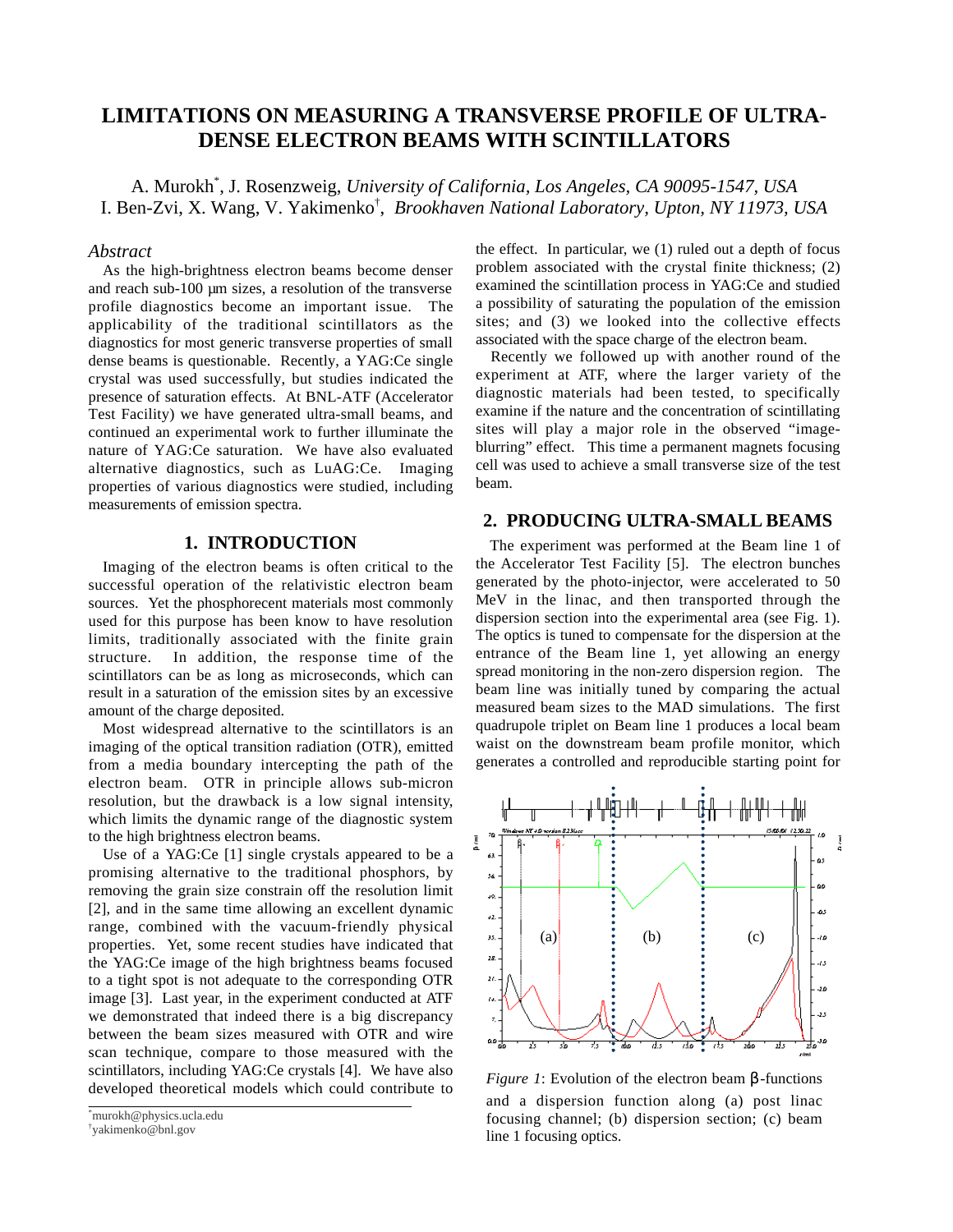

*Figure 2*: Beam optics layout including a permanent quadrupoles cell at the final focus.

the rest of the beam line.

The final focus is achieved within the last 6 meters of the beam line (Fig. 2). Two regular quadrupole triplets followed by the permanent magnets in-vacuum assembly form the overall demagnification ratio of 5:1. Betatron phase advance through the whole 6-m section was optimized to be exactly 180 degrees in the both planes. The permanent magnet was located only 20 cm away from the diagnostics target, which dramatically decreased the chromaticity of the final focus and allowed to generate a 2-cm β-function beam in both directions.

## **3. DIAGNOSTICS SET-UP**

All the diagnostic samples for the experiment were fixed to the single aluminum bracket, attached to the remotely controlled translation stage. The bracket was positioned at the focus of the in-vacuum parabolic mirror, which enabled to achieve a proper magnification for the optical imaging system. The image resolution on the CCD camera was achieved as small as 3 µm/pixel. The optical system acceptance angle was minimized by the motorized iris, so that the depth of field would be



*Figure 3*: Beam images taken consequently with the six different diagnostics under the stable experimental conditions (the charge  $Q \sim 500$  pC).



*Figure 4*: Electron beam horizontal spot size as a function of charge, measured with the scintillating diagnostics and the OTR.

sufficient to preserve the high resolution within 0.2 mm thick crystals. Operating the translation stage allowed multiplexing between the diagnostic samples without changing any properties of neither the electron beam nor the imaging system. The set of 6 diagnostics samples has been tested:

- YAG single crystal doped with 0.18% Ce, used in previous experiments.
- YAG single crystal doped with 4.0% Ce.
- LuAG single crystal doped with 4.0% Ce. Chemical and physical properties of this crystal are identical to the ones of the YAG, yet larger band gap (12 MeV) makes the ion yield in the crystal less efficient; hence, making the material more resistant to the depletion of the emission sites by the beam of an excessive density.
- YAG: Tb powder screen, which is a standard diagnostics at TESLA facility.
- Terbium doped gadolinium sulfa-oxide screen (ATF homemade phosphor which is commonly used at the accelerator labs for many years)
- $\lambda/2$  aluminized mirror for the OTR measurements.

#### **4. RESULTS AND DISCUSSION**

At the beginning of the run the beam spot size was minimized by varying the quadrupole settings. It is noteworthy, that in this process the strengths of the last two quadrupoles were significantly adjusted compare to the original simulated values. That can be explained by a significance of the space charge term in this configuration. Since there were no sextupoles installed to compensate for the chromaticity of the final focus state, it was not surprising, that the jitter in the linac resulted in the observable increase of the beam size on the target. Fortunately, the size fluctuations were cyclical and relatively small; therefore they did not affect any of the diagnostic measurements.

Initial comparison of the beam sizes as measured on the different diagnostics (Fig. 3) agreed with our previous